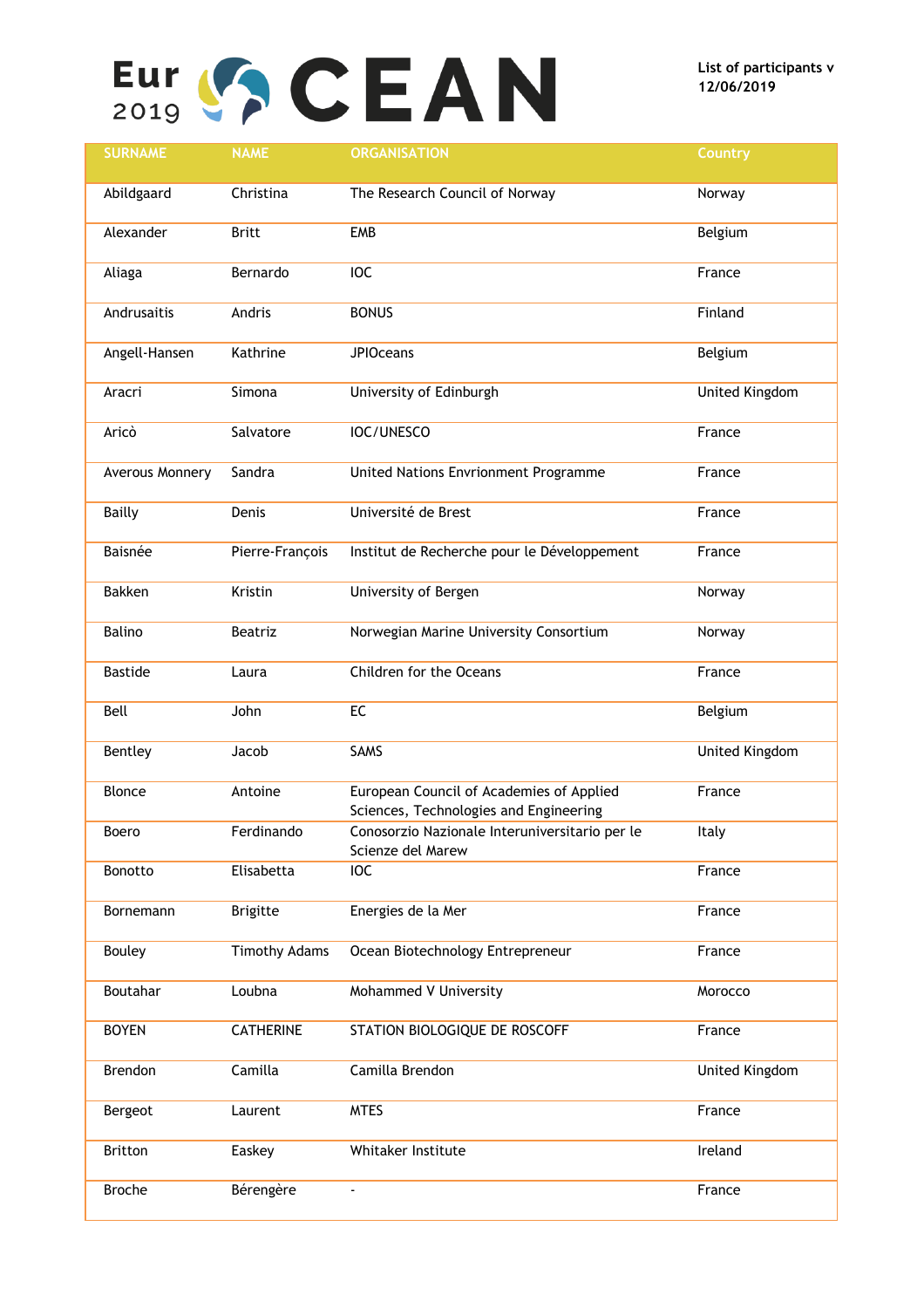| <b>SURNAME</b> | <b>NAME</b> | <b>ORGANISATION</b>                                                                      | Country         |
|----------------|-------------|------------------------------------------------------------------------------------------|-----------------|
| Brudevoll      | Anders      | JPI Oceans                                                                               | Belgium         |
| <b>Busstra</b> | Jan         | Ministry of Infrastructure and Water Management                                          | The Netherlands |
| Caetano        | Ana Teresa  | European Commission - DG Research and<br>Innovation                                      | Belgium         |
| Calewaert      | Jan-Bart    | European Marine Observation and Data Network                                             | Belgium         |
| Cancouët       | Romain      | Euro-Argo ERIC                                                                           | France          |
| Causse         | Christine   | <b>NAUSICAA</b>                                                                          | France          |
| Ciamba         | George      | Ministry of Foreign Affairs, Romania                                                     | Romania         |
| Clausen        | Alison      | Future Earth, Paris Global Hub                                                           | France          |
| Cook           | Damian      | <b>NOC</b>                                                                               | United Kingdom  |
| Coopman        | Joke        | <b>EMB</b>                                                                               | Belgium         |
| Cordeiro       | Sofia       | <b>FCT</b>                                                                               | Portugal        |
| CORVAL         | Anne        | Centre National de la Recherche Scientifique                                             | France          |
| Cox            | Lucy        | <b>NOC</b>                                                                               | United Kingdom  |
| Damar          | Ario        | Center for Coastal and Marine Resources Studies -<br>IPB University Indonesia            | Indonesia       |
| Danet          | Julie       | <b>Ifremer</b>                                                                           | France          |
| Dañobeitia     | Juan José   | <b>EMSO ERIC</b>                                                                         | Italy           |
| de Pascale     | Donatella   | Institute of Protein Biochemistry - National<br>Research Council                         | Italy           |
| Deniz Gonzalez | Itahisa     | <b>IOC</b>                                                                               | France          |
| De Panfilis    | Elena       | <b>Holy See</b>                                                                          | <b>Holy See</b> |
| Depledge       | Michael     | European Centre for Environment and Human<br>Health, University of Exeter Medical School | United Kingdom  |
| Dickey-Collas  | Mark        | <b>ICES</b>                                                                              | Denmark         |
| Dryden         | Diane       | <b>Goes Foundation</b>                                                                   | United Kingdom  |
| Dryden         | Howard      | <b>Goes Foundation</b>                                                                   | United Kingdom  |
| Duncan         | Caroline    | <b>Goes Foundation</b>                                                                   | United Kingdom  |
| Dupont         | Sam         | University of Gothenburg                                                                 | Sweden          |
| Dwyer          | Ned         | (blank)                                                                                  | Portugal        |
| Eatock         | Claire      | European Centre for Environment and Human<br>Health                                      | United Kingdom  |
| Eparkhina      | Dina        | European Global Ocean Observing System                                                   | Belgium         |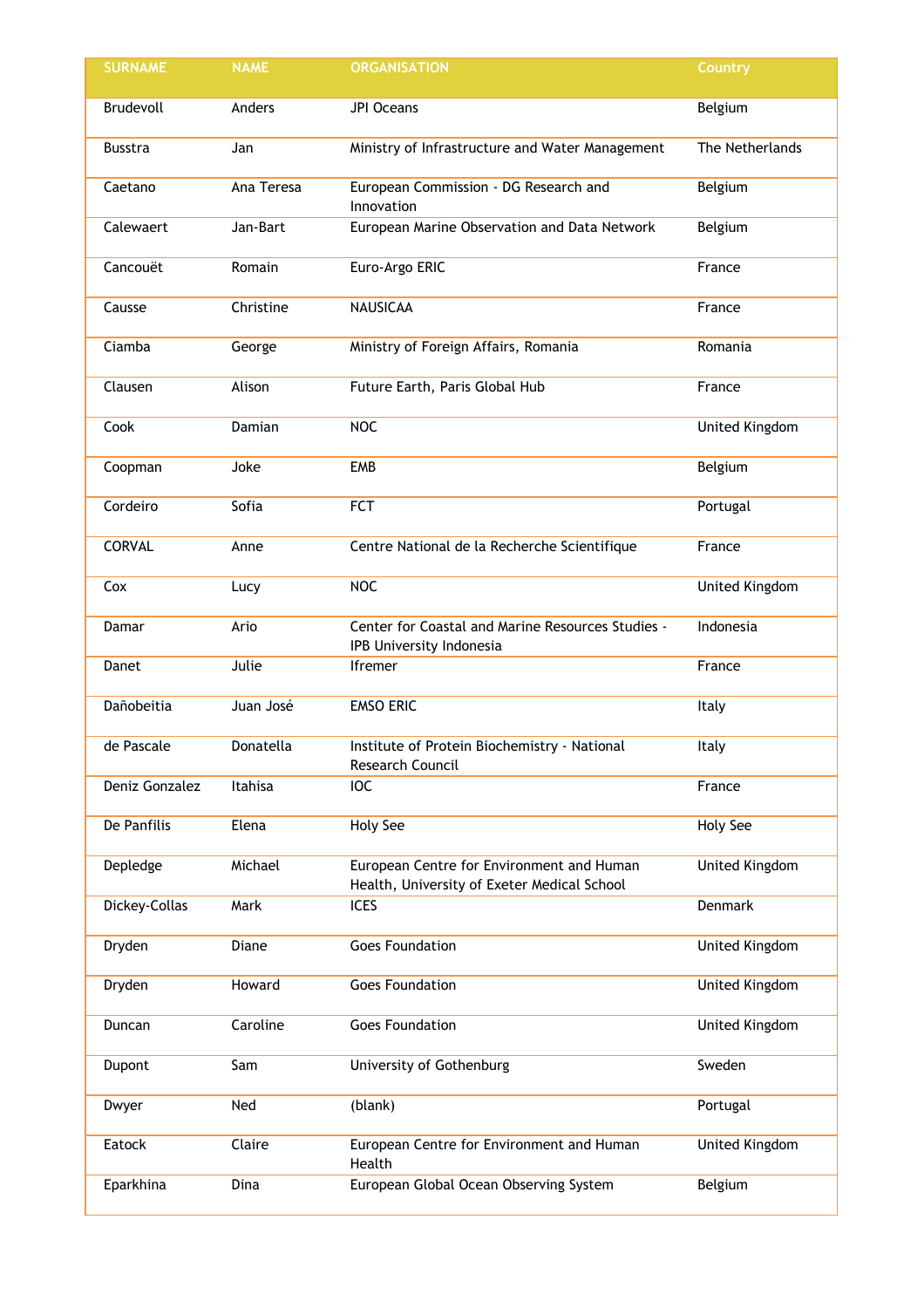| <b>SURNAME</b>  | <b>NAME</b>         | <b>ORGANISATION</b>                                                                     | Country        |
|-----------------|---------------------|-----------------------------------------------------------------------------------------|----------------|
| Esperança       | José Paulo          | <b>FCT</b>                                                                              | Portugal       |
| Etienne         | Véronique           | <b>CNRS</b>                                                                             | France         |
| Fava            | Fabio               | <b>GSO BLUEMED Working Group</b>                                                        | Italy          |
| Fernández Otero | Rosa M.             | Centro Tecnológico del Mar, Fundación CETMAR                                            | Spain          |
| Fjalestad       | Kjersti Turid       | The Research Council of Norway                                                          | Norway         |
| Fleming         | Lora                | European Centre for Environment and Human<br>Health Univresity of Exeter Medical School | United Kingdom |
| <b>FONSECA</b>  | <b>TAINÁ</b>        | UNIVERSITY OF ALGARVE                                                                   | Portugal       |
| Fredella        | Maria<br>Incoronata | <b>EMSO ERIC</b>                                                                        | Italy          |
| Friess          | Bernhard            | EC                                                                                      | Belgium        |
| Fritz           | Jan-Stefan          | German Marine Research Consortium                                                       | Germany        |
| Gault           | Jeremy              | MaREI Centre, Environmental Research Institute,<br><b>University College Cork</b>       | Ireland        |
| Gipperth        | Lena                | Centre for Sea and Society, University of<br>Gothenburg                                 | Sweden         |
| González Vega   | Alba                | Instituto Español de Oceanografía                                                       | Spain          |
| Grant           | Fiona               | Marine Institute                                                                        | Ireland        |
| Gras            | Sidonie             | European Marine Biological Resource Centre                                              | France         |
| Gruber          | Sigi                | EC                                                                                      | Belgium        |
| Guillou         | Charline            | Ocean University Initiative - Université de<br><b>Bretagne Occidentale</b>              | France         |
| Gullino         | Maria Lodovica      | Università di Torino                                                                    | Italy          |
| Harms           | Joachim             | Project Management Juelich                                                              | Germany        |
| Henriksen       | Kristian            | <b>NCE Aquatech Cluster</b>                                                             | Norway         |
| Hervé           | Réjane              | <b>IOC</b>                                                                              | France         |
| Herzig          | Peter               | <b>GEOMAR</b>                                                                           | Germany        |
| Heymans         | Sheila              | <b>EMB</b>                                                                              | Belgium        |
| Hill            | Ed                  | National Oceanography Centre                                                            | United Kingdom |
| Hooyberg        | Alexander           | VLIZ                                                                                    | Belgium        |
| Houllier        | François            | Ifremer                                                                                 | France         |
| lanora          | Adrianna            | Stazione Zoologica Anton Dohrn                                                          | Italy          |
| Irigoien        | Xabier              | <b>AZTI</b>                                                                             | Spain          |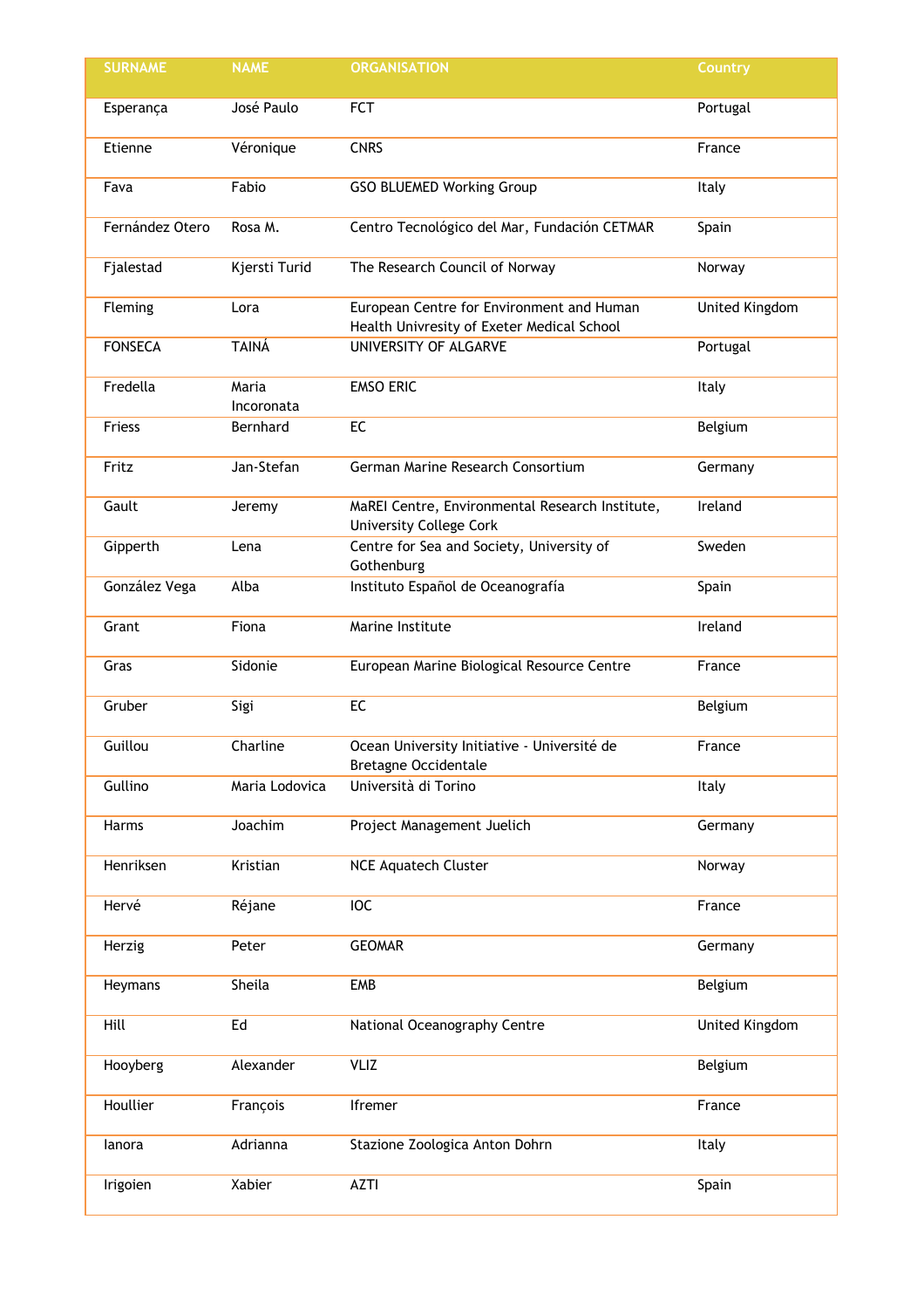| <b>SURNAME</b> | <b>NAME</b>   | <b>ORGANISATION</b>                              | Country        |
|----------------|---------------|--------------------------------------------------|----------------|
| Isensee        | Kirsten       | IOC/UNESCO                                       | France         |
| James          | Mark          | University of St Andrews                         | United Kingdom |
| Jansen         | Hannah        | Leibniz centre for tropical marine research      | Germany        |
| Jöborn         | Anna          | havochvatten                                     | Sweden         |
| Jolliffe       | James         | OECD, STI Ocean Economy Group                    | France         |
| Kazour         | Maria         | University Littoral Côte d'Opale                 | France         |
| Kellett        | Paula         | <b>EMB</b>                                       | Belgium        |
| Keskitalo      | Carina        | Umeå University                                  | Sweden         |
| Ketelhake      | Sandra        | <b>KDM</b>                                       | Germany        |
| Khaleil        | Mohamed       | Beasaf Trading Inv Co                            | Sudan          |
| Kiefer         | Thorsten      | <b>JPIOceans</b>                                 | Belgium        |
| Koho           | Karoliina     | <b>BONUS Secretariat (EEIG)</b>                  | Finland        |
| Kwiatkowski    | Claire        | Overseas Countries and Territories Association   | Belgium        |
| Lachs          | Liam          | Newcastle University                             | United Kingdom |
| <b>LACROIX</b> | Denis         | DIRECTION SCIENTIFIQUE                           | France         |
| Lallier        | François      | Réseau Universités Marines / Sorbonne Université | France         |
| Larkin         | Kate          | European Marine Observation and Data Network     | Belgium        |
| Lefever        | Koen          | Belgian Science Policy Office                    | Belgium        |
| Lefort         | Olivier       | Ifremer                                          | France         |
| Lelis          | Chantal       | <b>UNESCO</b>                                    | France         |
| Lericolais     | Gilles        | Ifremer                                          | France         |
| Lesage         | Stéphanie     | Children for the Oceans                          | France         |
| Lesage         | <b>Thomas</b> | Children for the Oceans                          | France         |
| Lescrauwaet    | Ann-Katrien   | <b>Flanders Marine Institute</b>                 | Belgium        |
| Lindoso        | Vinicius      | IOC                                              | France         |
| Maage          | Amund         | University of Bergen                             | Norway         |
| maes           | Frank         | <b>Ghent University</b>                          | Belgium        |
| Mariani        | Patrizio      | DTU AQUA                                         | Denmark        |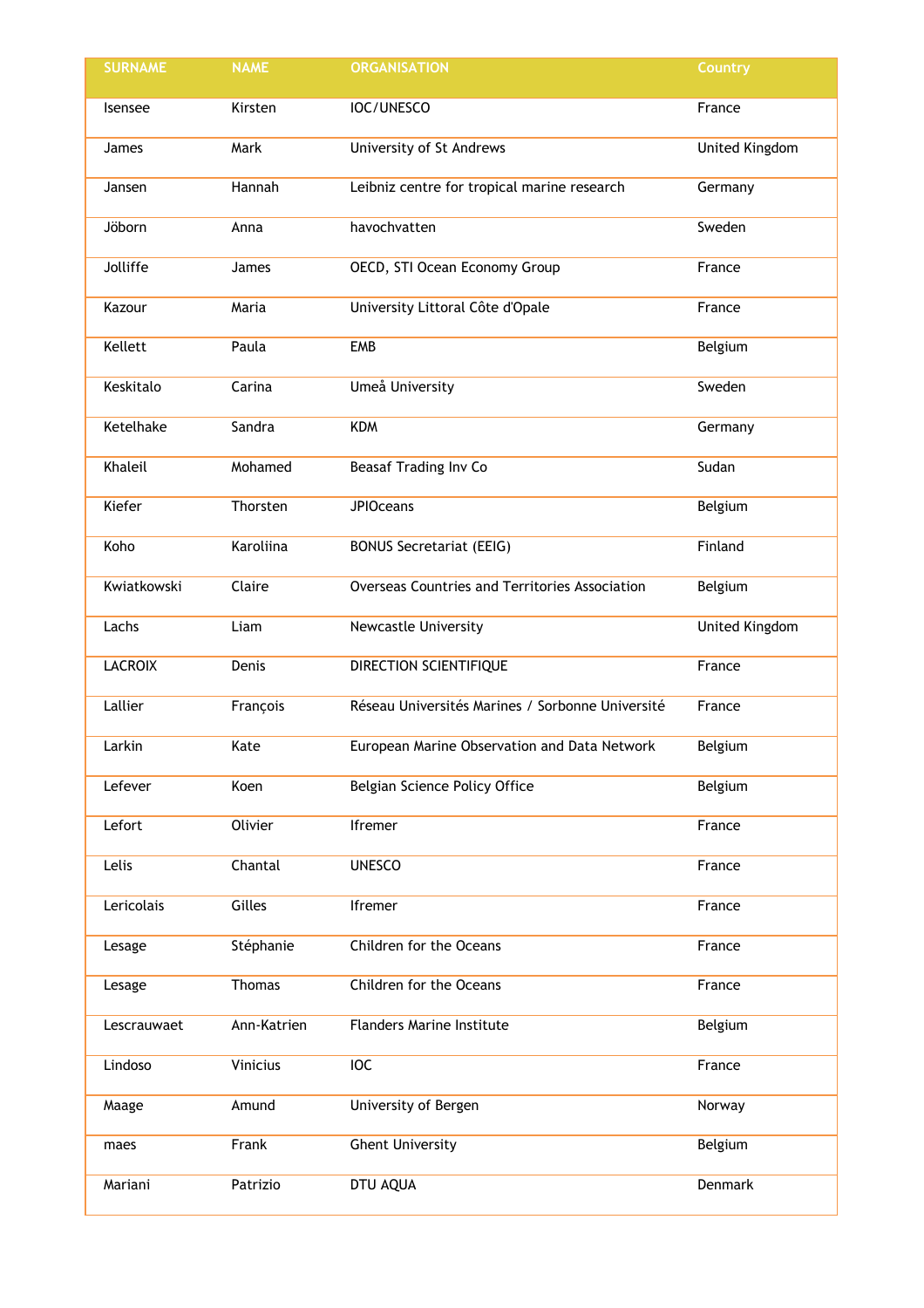| <b>SURNAME</b> | <b>NAME</b>    | <b>ORGANISATION</b>                                                                           | Country        |
|----------------|----------------|-----------------------------------------------------------------------------------------------|----------------|
| Mascarenhas    | Veloisa        | The Institute for Chemistry and Biology of the<br>Marine Environment, University of Oldenburg | Germany        |
| Materia        | Paola          | <b>EMSO ERIC</b>                                                                              | Italy          |
| Mazauric       | Valérie        | Ifremer                                                                                       | France         |
| McDonough      | Niall          | Marine Institute                                                                              | Ireland        |
| Mees           | Jan            | VLIZ                                                                                          | Belgium        |
| Melle          | Webjørn        | Institute of Marine Research                                                                  | Norway         |
| Mendes         | Raquel         | Office of the UN Secretary-General's Special Envoy<br>for the Ocean                           | France         |
| Merkus         | Henk           | Netherlands' Ministry of Infrastructure and Water<br>Management                               | Netherlands    |
| Mertens        | Tina           | <b>Flanders Marine Institute</b>                                                              | Belgium        |
| Mila           | Mette          | The Research Council of Norway                                                                | Norway         |
| Moffat         | Colin          | Marine Scotland                                                                               | United Kingdom |
| Monbet         | Phil           | Pole Mer Bretagne Atlantique                                                                  | France         |
| Moreau         | Kelle          | Royal Belgian Institute of Natural Sciences                                                   | Belgium        |
| Moulin         | Cyril          | CNRS-INSU                                                                                     | France         |
| Moyon          | Patrice        | <b>Ouest-France</b>                                                                           | France         |
| Muñiz Piniella | Ángel          | <b>EMB</b>                                                                                    | Belgium        |
| Nicolaev       | Simion         | National Institute for Marine Research and<br>Development "Grigore Antipa"                    | Romania        |
| Ortuño Crespo  | Guillermo      | <b>Duke University</b>                                                                        | <b>USA</b>     |
| Pade           | <b>Nicolas</b> | European Marine Biological Resource Centre                                                    | France         |
| Pahl           | Sabine         | University of Plymouth, UK                                                                    | United Kingdom |
| Patrascu       | Vasile         | National Institute for Marine Research and<br>Development "Grigore Antipa" - Constanta        | Romania        |
| <b>PAULET</b>  | Yves-Marie     | Brest University - French Marine Universities                                                 | France         |
| Petihakis      | George         | <b>HCMR</b>                                                                                   | Greece         |
| Philippart     | Katja          | Royal Netherlands Institute for Sea Research                                                  | Netherlands    |
| Pirlet         | Hans           | <b>Flanders Marine Institute</b>                                                              | Belgium        |
| Platzgummer    | Emmanuelle     | Ifremer                                                                                       | France         |
| Recuro Virto   | Laura          | Ocean University Initiative - Université de<br><b>Bretagne Occidentale</b>                    | France         |
| Redd           | Tom            | <b>JPI Oceans</b>                                                                             | Belgium        |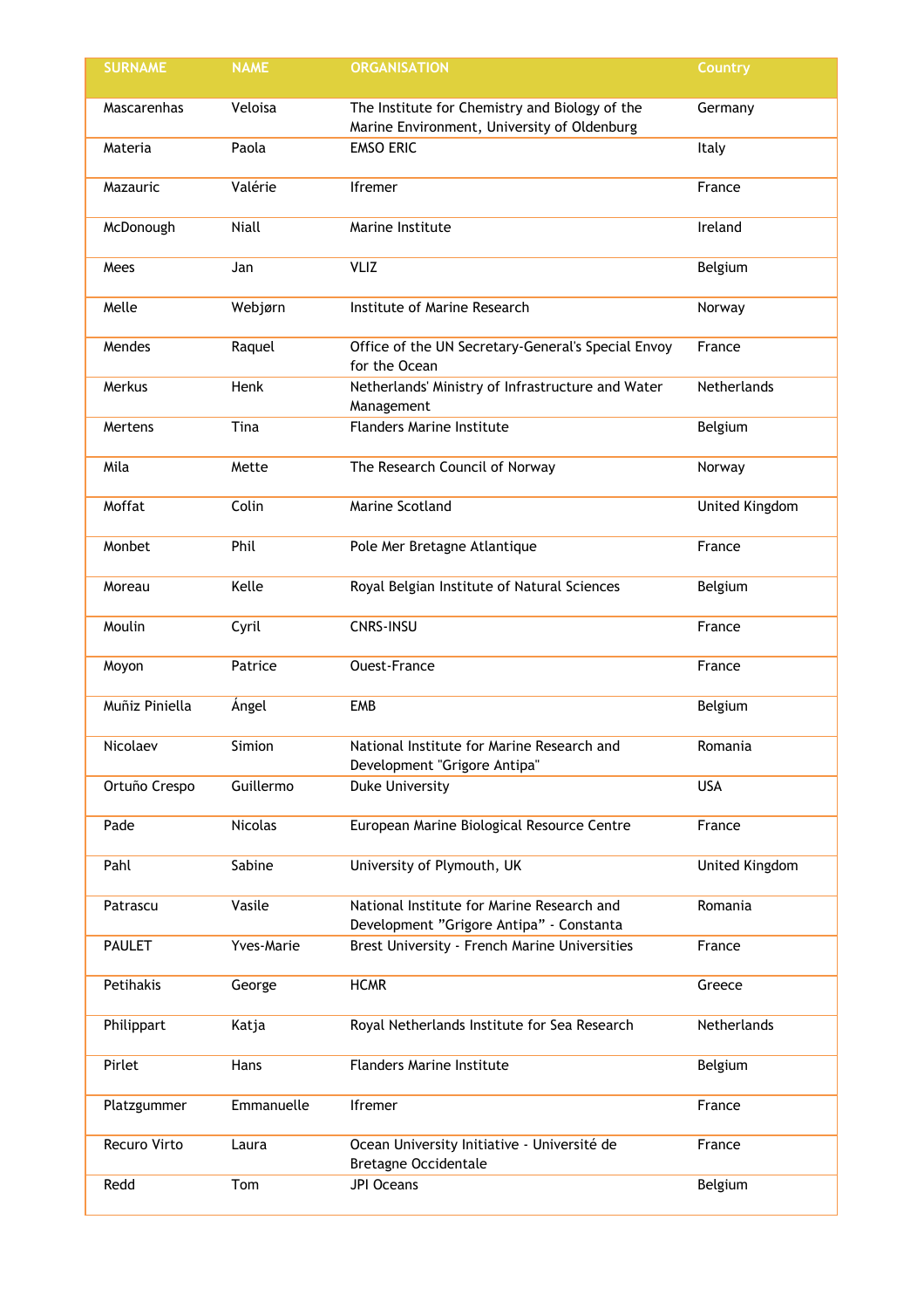| <b>SURNAME</b>        | <b>NAME</b>  | <b>ORGANISATION</b>                                                                           | Country         |
|-----------------------|--------------|-----------------------------------------------------------------------------------------------|-----------------|
| Reichart              | Gert-Jan     | Royal Netherlands Institute for Sea Research                                                  | Netherlands     |
| Richardson            | Kelsey       | University of Tasmania and Commonwealth<br>Scientific and Industrial Research Organisation    | Australia       |
| Riisager-<br>Simonsen | Christian    | DTU AQUA                                                                                      | Denmark         |
| Ryabinin              | Vladimir     | <b>IOC</b>                                                                                    | France          |
| Sagan                 | Slawomir     | IO-PAN                                                                                        | Poland          |
| Salihoglu             | <b>Baris</b> | <b>METU</b>                                                                                   | Turkey          |
| Sanchez               | Wilfried     | Ifremer                                                                                       | France          |
| Saout                 | Claire       | Agence Nationale de la Recherche                                                              | France          |
| Schmidt               | Nicole       | Kiel Marine Science, Kiel University                                                          | Germany         |
| Schnetzer             | Julia        | Ocean Plastics Lab                                                                            | Germany         |
| Schoo                 | Katherina    | <b>IOC</b>                                                                                    | France          |
| Schroeder             | Katrin       | <b>CNR ISMAR</b>                                                                              | Italy           |
| Schuhl                | Alain        | <b>CNRS</b>                                                                                   | France          |
| Schulz                | Isabelle     | Joint Programme Initiative for healthy and<br>productive Seas and Oceans/ Konsortium Deutsche | Germany         |
| Secco                 | Simonetta    | <b>IOC</b>                                                                                    | France          |
| Seleti                | Yonah        | Department of Science and Technology, South<br>Africa                                         | South Africa    |
| Serrão Santos         | Ricardo      | <b>MEP</b>                                                                                    | Belgium         |
| Shankar Poti          | Meenakshi    | <b>VUB</b>                                                                                    | Belgium         |
| Shellock              | Rebecca      | <b>PML</b>                                                                                    | United Kingdom  |
| Simon                 | Dominique    | <b>French Marine Universities</b>                                                             | France          |
| Solidoro              | Cosimo       | istituto nazionale di oceanografia e di geofisica<br>sperimentale                             | Italy           |
| Sousa Pinto           | Isabel       | <b>CIIMAR</b>                                                                                 | Portugal        |
| Spiteri               | Claudette    | <b>Deltares</b>                                                                               | Netherlands     |
| Stanica               | Adrian       | GeoEcoMar                                                                                     | Romania         |
| Stoica                | Elena        | National Institute for Marine Research and<br>Development "Grigore Antipa"                    | Romania         |
| Suominen              | Saara        | <b>NIOZ</b>                                                                                   | The Netherlands |
| Svensson              | Lisa Emelia  | <b>UN Environment</b>                                                                         | Sweden          |
| Tan                   | Gabrielle    | World Oceans Day & Tideturners Foundation                                                     | Malaysia        |